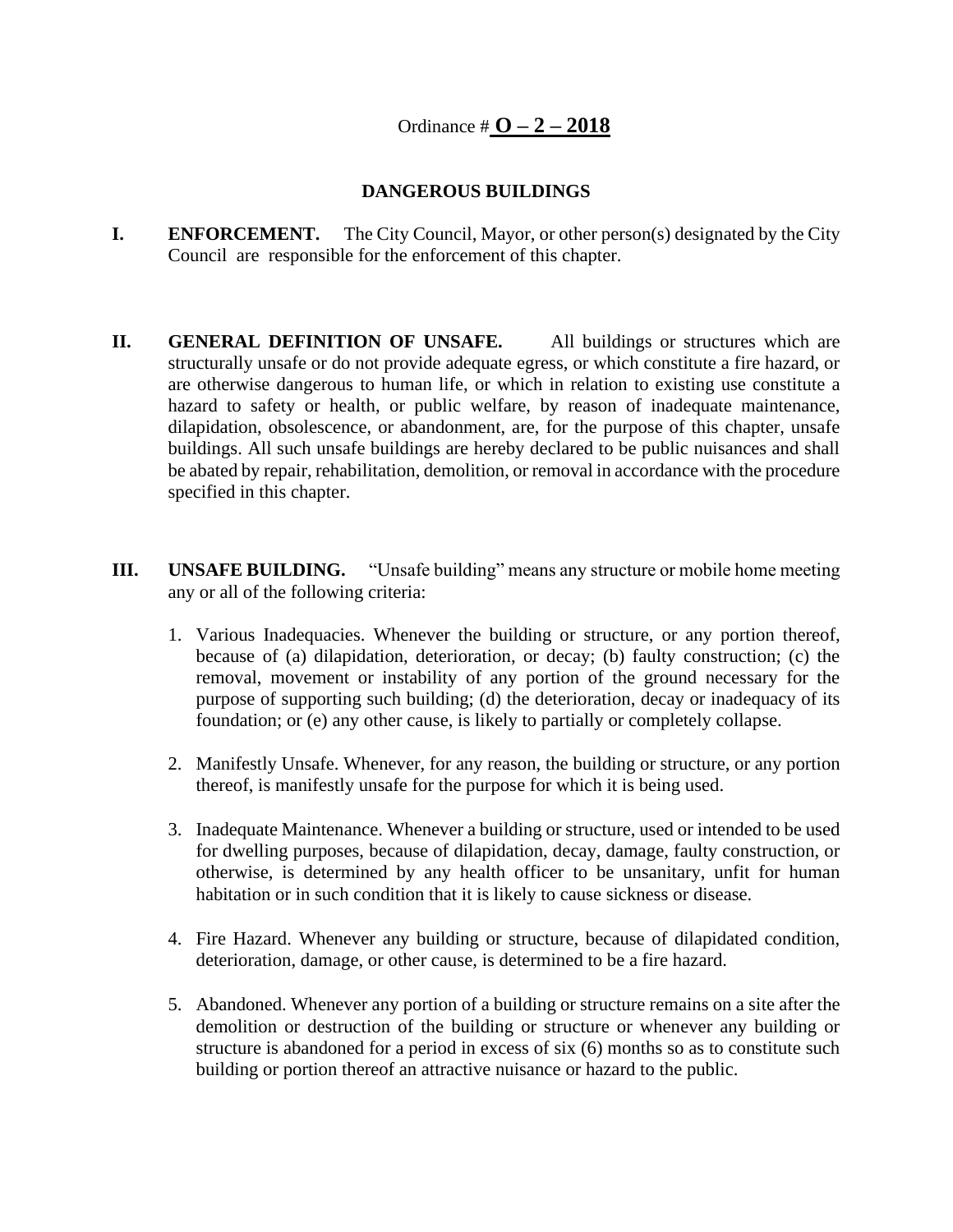- **IV. NOTICE TO OWNER.** Any building or structure or portion thereof reported as dangerous or damaged shall be examined and if such is found to be an unsafe building as defined is this chapter, written notice shall be given to the owner of such building or structure stating the defects thereof. This notice may require the owner or person in charge of the building or premises, within forty-eight (48) hours or such reasonable time as the circumstances require, to commence either the required repairs or improvements or demolition and removal of the building or structure or portions thereof, and all such work shall be completed within ninety (90) days from the date of notice, unless otherwise stipulated by the City Council or Mayor. If necessary, such notice shall also require the building, structure, or portion thereof to be vacated forthwith and not reoccupied until the required repairs and improvements are completed, inspected and approved by the City Council.
	- 1. Notice Served. Such notice shall be served by sending by certified mail to the owner of record, according to Section 364.12[3h] of the Code of Iowa, if the owner is found within the City limits. If the owner is not found within the City limits such service may be made upon the owner by registered mail or certified mail. The designated period within which said owner or person in charge is required to comply with the order of the enforcement officer shall begin as of the date the owner receives such notice.
	- 2. Hearing. Such notice shall also advise the owner that he or she may request a hearing before the City Council on the notice by filing a written request for hearing within the time provided in the notice.
- **V. CONDUCT OF HEARING.** If requested, the City Council shall conduct a hearing in accordance with the following:
	- 1. Notice. The owner shall be served with written notice specifying the date, time and place of hearing.
	- 2. Owner's Rights. At the hearing, the owner may appear and show cause why the alleged nuisance shall not be abated.
	- 3. Determination. The council shall make and record findings of fact and may issue such order as it deems appropriate.
- **VI. POSTING OF SIGNS.** The City Council or Mayor shall cause to be posted at each entrance to such building a notice to read: "DO NOT ENTER. UNSAFE TO OCCUPY. CITY OF BERTRAM, IOWA." Such notice shall remain posted until the required repairs, demolition, or removal are completed. Such notice shall not be removed without written permission of the City Council or Mayor and no person shall enter the building except for the purpose of making the required repairs or of demolishing the building.